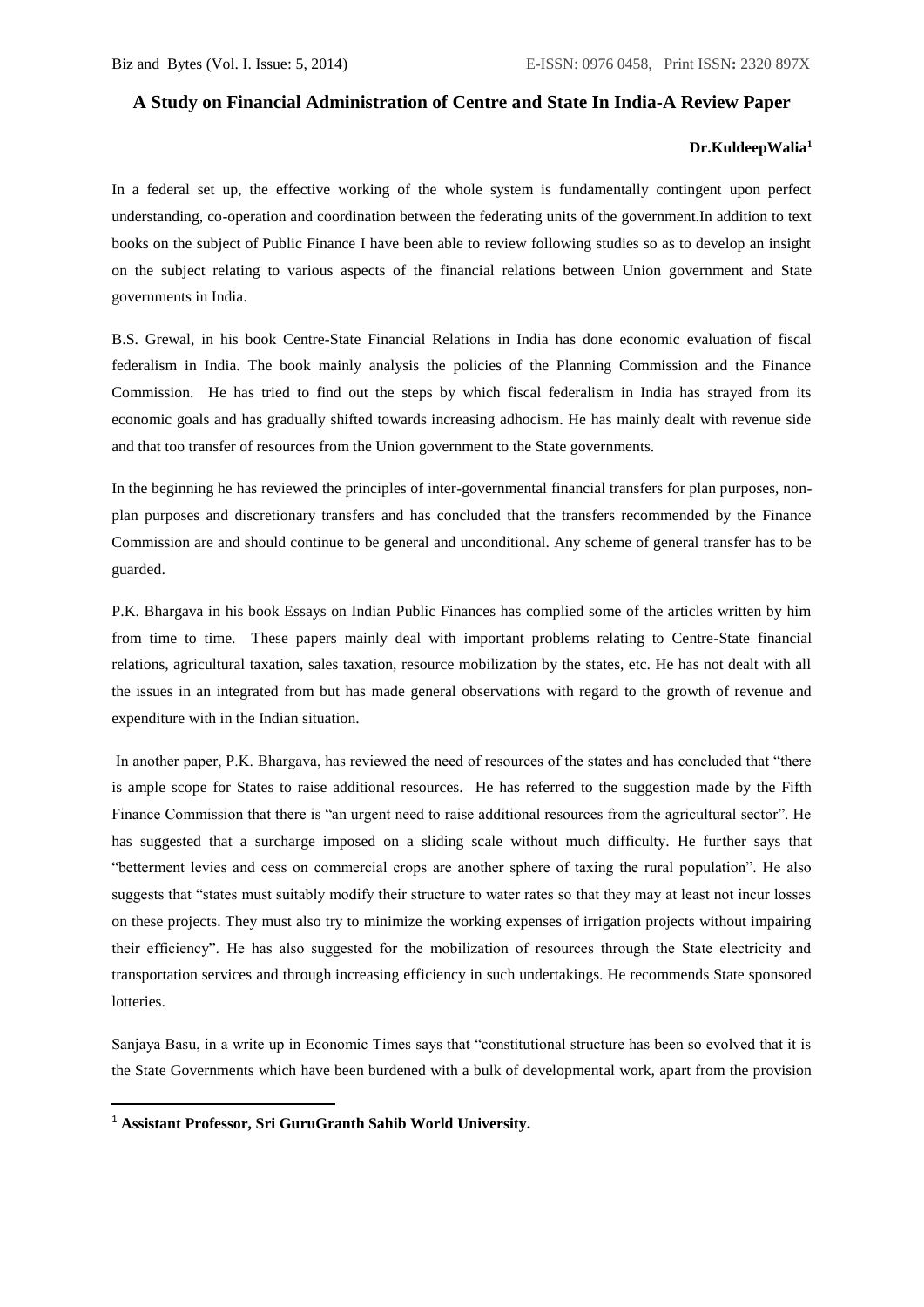of infrastructure and welfare, while their control on fiscal resources has weakened" . . . He also tells that what the Centre devolves to the states, excluding loans and grants, are the State's constitutionally defined and rightful share of Centrally collected revenue. The State's own deficit must be calculated after their share of Central revenues have been added to the State's revenue.

In similar article in Economic and Political Weekly, KalyanRaipuria reviews the sustainability of the financial transfers to the States through the Finance Commission, Planning Commission and through other government departments. And has observed that parameters with which transfers have to take place as given by the constitution (institutional bases, resources imbalance, and the slower growth in the face of large development requirements required assistance for unforeseen situations and natural disasters etc.) need revision. He further points out that "total resources transfers to States and Union Territories in recent years have been around 40 per cent of the total receipt of the Centre. The less developed States getting relatively larger share (and still not satisfied) and relatively developed states have shown their concern about the decline in their share in the total". He refers to various suggestion made by different reviewers and suggests that the basic issue is how the level of grants unrelated to emerging growth and inflation and can really serve the purpose, and if specific problem – related grants would not be preferable to block Finance Commission and Planning Commission transfer together should be made in isolation, particularly because of rising dearness allowances liabilities; constrained mobilization of small savings to supplement own resources; limited scope for mobilizing borrowings from the deposits of the banking sector; and possibility of rising imbalances in miscellaneous capital receipts (MCR) due to expected increase in debt payment liabilities and low recovery of advances made by minimum requirement of financial transfers to the States are likely to be quite larger in future.

In an Article, "Does the Indian Tax Policy Have a Rationale", K.B.K. Rao has observed that in spite of the numerous changes the Indian tax structure could not acquire the requisite stability with revenue stability.

Adolph Wagner is of the view that the level of government expenditure changes according to the given historical situation, economic situation and economic structure and development. For example, he relates public expenditure with population growth and transportation needs.

Peacock and Wiseman, in a very popular study examine the time pattern of public expenditure there are other aspects of the developments of public expenditures, such as the time pattern of public expenditure growth which seems to be equally significant.

G.S. Lall in his look Public Finance and Financial Administration in India has very lucidly explained Union State fiscal relations in India, problems which may arise with the working of fedral finance, how these problems can be solved and what basic principles should be observed so as to avoid any conflict, to what extent Indian federal system has been able to avoid conflicts, to what extent distribution of financial resources between Union government and States i.e. federating units is correct, Author has also explained at length the general Principles of financial Administration, how budgets are prepared, what is the role of legislature in the preparation of the budgets how budgets are executed and what is the role of Audit in the system of government accounts etc.

H.L. Bhatia in his book Public Finance has discussed very elaborately both the theoretical and applied aspects of public finance in the context of the Indian institutional framework. The authority also examines Indian federal finance, public debate in India and also other related aspects of the India public finance.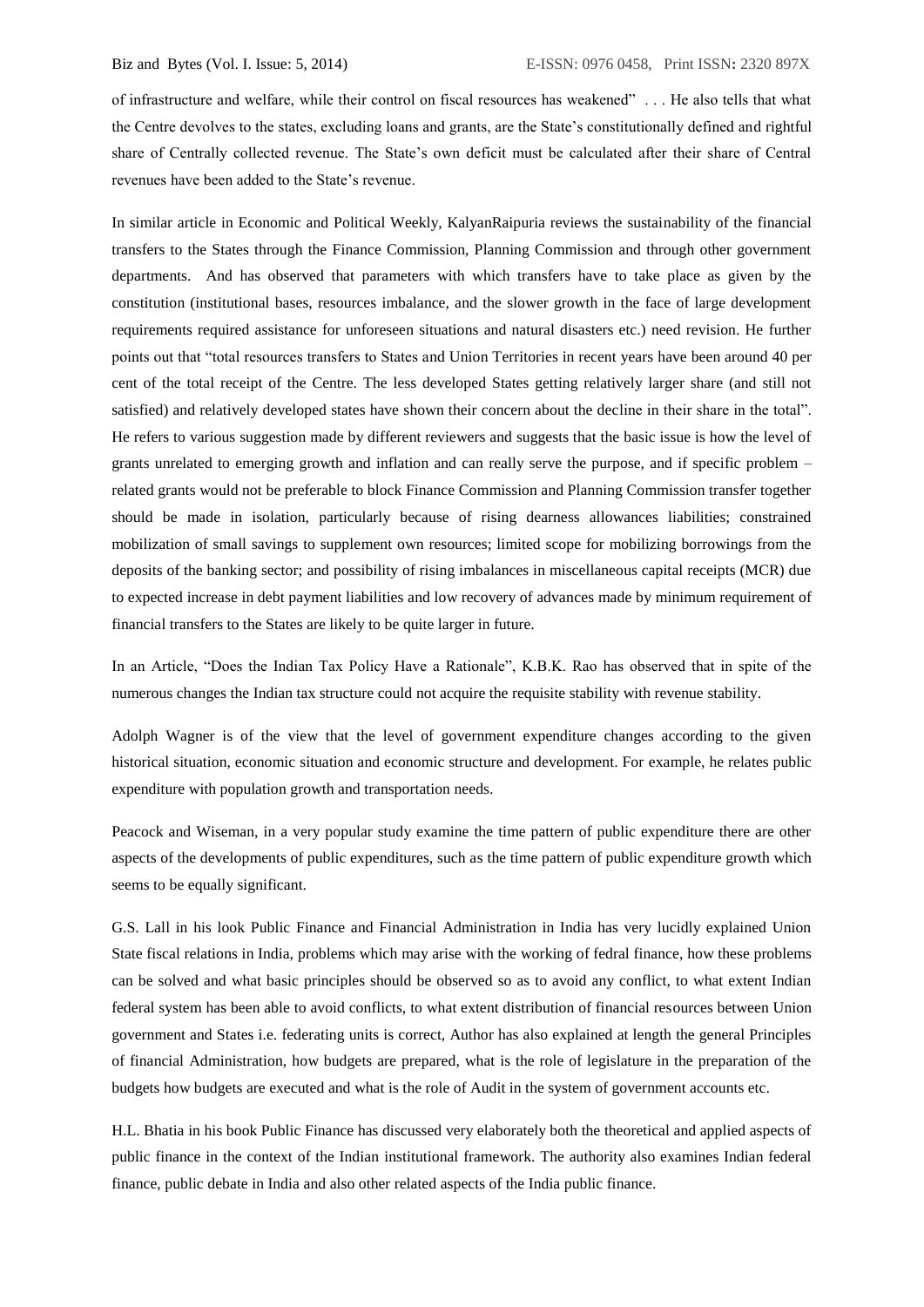D.T. Lakdawal in his book Union State Financial Relations has very critically analyzed the working of federal finance in India and has also reviewed the recommendations of various Finance Commissions.

The federal Constitution must provide such as in-built mechanism that the federal harmony and co-ordination is continuously maintained. The prime cause of misunderstanding or suspicion in federal countries is usually on account of some unsatisfactory financial arrangement between the federating units of the government. It is, therefore, important to define precisely the financial powers of the different layers of government. A satisfactory arrangement of transfer of resources must also be evolved so that federal relations are not disturbed.

Under the Indian Constitution, the tax powers of both the Union and State governments are specifically indicated. The Union list consists of taxes on income other than agricultural income, customs duties, corporation tax, taxes on capital values of the assets of individuals and companies, estate and succession duties on non-farm property, excise duties except on alcoholic, liquors and narcotics, taxes on railway fares and freights, terminal taxes on goods or passengers, taxes on transactions in stock exchanges and future markets and rates of stamp duty on bills of exchange etc., taxes on sale or purchase of land, advertisements in newspaper; taxes on inter-State sales and any other tax not specifically mentioned in either the Union or State list of taxes

The State list of taxes includes such taxes as land revenue; taxes on agricultural incomes; taxes on lands and buildings; succession duties on agricultural lands; taxes on mineral rights subject to any limitations imposed by the Parliament; taxes on the entry of goods into local area for consumption or sale; excise duties on alcohol, opium etc., taxes on sale and purchase of goods other than newspapers; taxes on advertisements other than advertisements in newspapers; taxes on consumption and sale of electricity; taxes on passengers or goods carried by road or inland waterways; capitation taxes; taxes on luxuries including entertainments, betting and gambling; vehicles tax and taxes on animals and boats etc. Apart from these sources of revenues, the States can also undertake borrowings from the Union Government, from the Reserve Bank of India and from the market after due permission of Union government.

The major part of State revenues consists of relatively less elastic tax sources. However, the expenditure responsibilities of the States are quite large. The development expenditure of states includes such items as social and community services like education, public health, scientific research, housing, social security and welfare, relief against natural calamities, general economic services, agriculture, allied services, industry and minerals, water and power development etc. The non-development expenditure of States includes such items as administrative services, pensions, interest payments, on borrowings etc.

As the Constitution of India has assigned wide functions to States that involve heavy expenditure, they are faced with ever-increasing demands from the general public. That creates financial stringency and budgetary deficits and naturally states seek that their financial resources should be reasonably augmented so that they can fulfill the varying requirements of the people.

An essential feature of all the federal constitutions is the distribution of sovereign powers between the Union government and the Constituent units. It requires distribution of financial powers between the Union and Constituent Units. In the distribution of function and sources of revenue between the Union and states in India, the principle of economy, administrative convenience and efficiency remained as the guiding force.